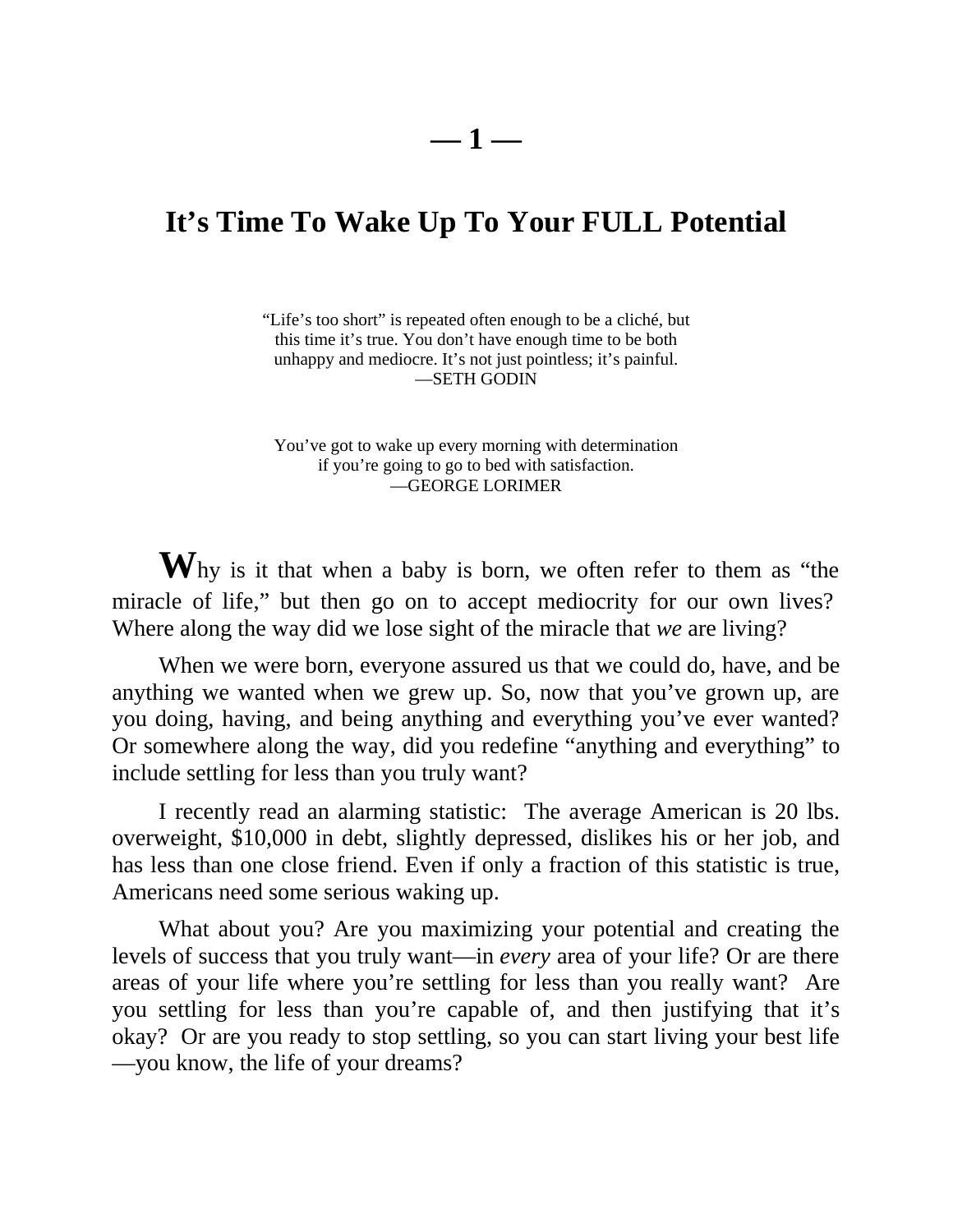#### **Creating Your "Level 10" Life**

One of my favorite sentiments ever shared by Oprah was when she said, "The biggest adventure you can ever take is to live the life of your dreams." I couldn't agree more. Sadly, so few people ever come close to living the life of their dreams that the phrase itself has become cliché. Most people resign themselves to a life of mediocrity, passively accepting whatever life gives them. Even people who are highly successful in one area, such as business, tend to settle for mediocrity in another area, such as their health or relationships. As bestselling author, Seth Godin has so eloquently put it, "Is there a difference between average and mediocre? Not so much."

There is nothing that says you have to settle for less than you truly want, just because everybody else does. You can become one of the few people that actually live the extraordinary life all of us deserve. Happiness. Health. Money. Freedom. Success. Love. You really can have it all.

If we're measuring success, satisfaction, and fulfillment in any area of our lives on a scale of one to ten, we **all** want *Level 10*, right? I've never met anyone who said, "Nah, I just want *Level 7* health. I don't want to be too healthy and have too much energy." Or, "You know, I'm really okay with a *Level 5* relationship. I like fighting with my significant other, enjoy *not* having my needs met, and don't want us to be too happy."

What if I told you that creating your best life—your *Level 10* life—and taking your levels of success, happiness, health, and financial prosperity beyond what you have ever experienced before is not only possible, it's simple?

What if I told you that it all starts with how you wake up in the morning, and that there are small, simple steps you can start taking today that will enable you to become the person you need to be to create the levels of success you truly want and deserve—in *every* area of your life? Would you get excited? Would you even believe me? Some won't. People have been jaded. They've tried everything under the sun to fix their lives, their relationships, and they're still not where they want to be. I understand. I've been there. Then, over time, I learned a few things that changed everything. I'm offering you my hand and inviting you to the other side, the side where life is not only good, it's extraordinary in a way we have only imagined it could be.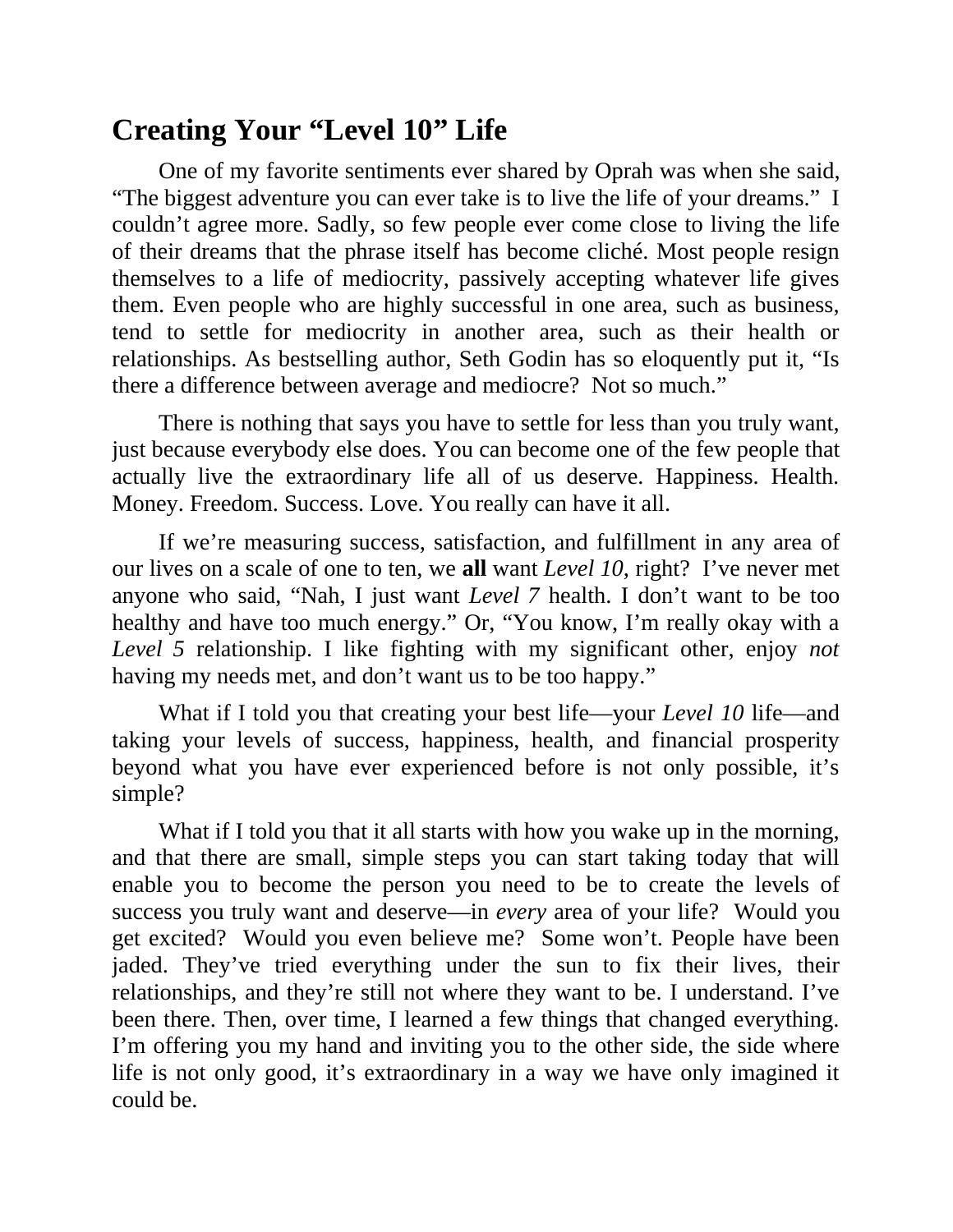# **This Book Builds Three Imperative Arguments:**

- § You are just as worthy, deserving, and capable of creating and sustaining extraordinary health, wealth, happiness, love, and success in your life, as any other person on earth. It is absolutely crucial—not only for the quality of your life, but for the impact you make on your family, friends, clients, co-workers, children, community, and anyone whose life you touch—that you start living in alignment with that truth.
- § In order for you to stop settling for less than you deserve—in any area of your life—and to create the levels of personal, professional, and financial success you desire, you must first dedicate time each day to becoming the person you need to be, one who is qualified and capable of consistently attracting, creating, and sustaining the levels of success you want.
- § How you wake up each day and your morning routine (or lack thereof) dramatically affects your levels of success in every single area of your life. Focused, productive, successful mornings generate focused, productive, successful days—which inevitably create a successful life—in the same way that unfocused, unproductive, and mediocre mornings generate unfocused, unproductive, and mediocre days, and ultimately a mediocre quality of life. By simply changing the way you wake up in the morning, you can transform any area of your life, faster than you ever thought possible.

## **But Hal, I am NOT a "Morning Person"**

What if you've already tried waking up earlier, and it hasn't worked?

"I'm not a morning person," you say.

"I'm a night owl."

"There's not enough time in the day."

"Besides, I need *more* sleep, not less!"

That was all true for me, too, before *The Miracle Morning*. Regardless of your past experiences—even if you've had trouble waking up and getting going in the morning for your entire life—things are about to change.

*The Miracle Morning* works for **everyone's** lifestyle (I'll break it down in *Chapter 8: Customizing The Miracle Morning To Fit Your Lifestyle and*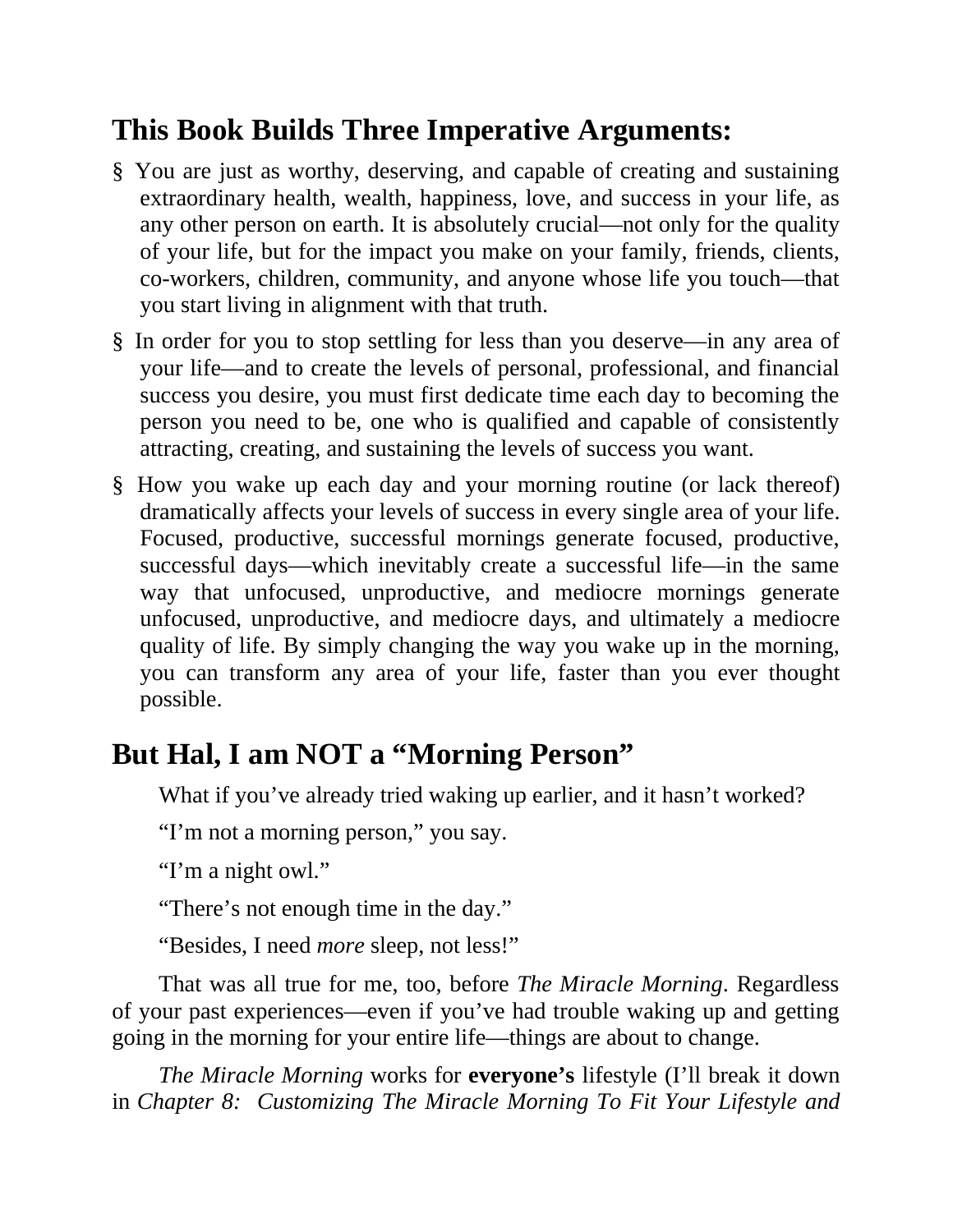*Achieve Your Highest Goals & Dreams*) and you're going to be blown away by how much more energy, motivation, and time you're going to have, with increased productivity, significantly less stress, improved health and way more vitality and joy. I know this because thousands of people around the world have already transformed their lives using *The Miracle Morning*. The ripple effects I've experienced in my life, and observed from countless *Miracle Morning* enthusiasts, are jaw-dropping.

These newbie "early risers"—from entrepreneurs, salespeople, and CEOs to stay-at-home moms, high school and college students, and everyone in between—are so excited about the profound, positive changes they've experienced that many are even posting videos about their results on YouTube, and then sharing them with their friends on Facebook and Twitter.

## **How Will** *The Miracle Morning* **Transform Your Life?**

I've received hundreds of emails and messages from people about how *The Miracle Morning* has completely changed their life. For some, it has allowed them to tap into a deeper sense of purpose and meaning in their lives. For others, it's meant increased productivity, less stress, greater happiness, and increased income. For most, it's given them more purposeful, priceless *time* to pursue their dreams and the projects they've been putting off for far too long.

Just read a few of the Success Stories in the opening pages of this book, and you will see the profound effects. You'll see real-life results, such as, *"My life is changing so fast, I can't keep up… My business was struggling, but after I started The Miracle Morning, I was amazed at how, just by working on myself every day, I was able to turn it all around."* And, *"I'm on day 79 of The Miracle Morning and haven't missed a single day. This is the FIRST time I've ever set out to do something and actually stuck with it longer than a few days or weeks."* Even, *"Since starting The Miracle Morning 10 months ago, my income has more than doubled and I am in the best shape of my life."* And one of my favorites: *"I have already lost 25 pounds using The Miracle Morning!"* Increased income, improved quality of life, more discipline, less stress, and even weight loss—it's all here.

I'm blown away by it, frankly, and humbled to be the lucky guy to have stumbled onto something that can so quickly and profoundly transform *every*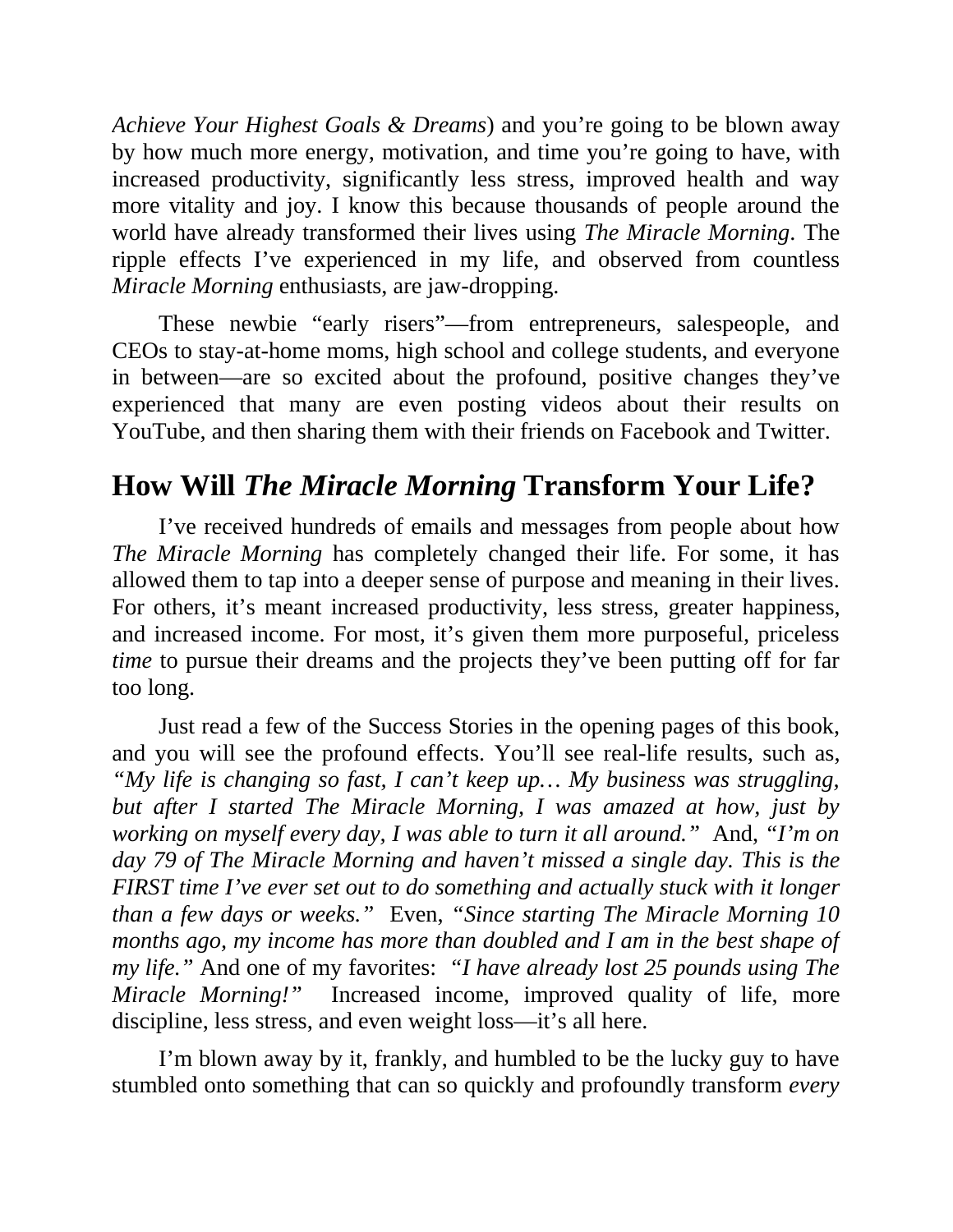area of your life. It doesn't matter if, until now, you've settled for less than you envisioned for any aspect of your life. Even if you've struggled in certain areas, I believe you're ready for a profound shift—a breakthrough to the next level—or you wouldn't be here.

In the next chapter, I'm going to walk you through how I used *The Miracle Morning* to transform my entire life, starting from my lowest point a failing business, buried in \$425,000 of personal debt, deeply depressed, and physically in the worst shape of my life—to building multiple successful businesses, paying off 100% of my debt, more than doubling my income, and achieving my dreams of becoming an international keynote speaker, having my story featured in the bestselling *Chicken Soup for the Soul* book series, being interviewed on radio and TV shows across the country, and performing at my mental and physical peak by completing a 52-mile ultra-marathon—all in less than 12 months. You'll also discover some "not-so-obvious secrets" that will make your success virtually guaranteed.

*The Miracle Morning* is not only empowering, it's simple and fun, something you'll soon be able to do without effort—for the rest of your life. And, while you can still sleep in any time you want, you might be surprised to find you no longer want to. I can't tell you how many people have told me that they now wake up early—even on the weekends—simply because they feel better and get more done when they do. Imagine that.

Time and time again practitioners of *The Miracle Morning* compare waking up every day to the feeling they had as a kid, waking up on Christmas morning. It feels that good! Imagine how great it will be to start every day like that.

Here are a few of the most common, yet profound benefits you can expect to gain from *The Miracle Morning*:

> Ö Wake up every day with more energy, feeling excited and empowered with the tools to fulfill your potential.

Ö Immediately lower your stress levels.

Ö Quickly overcome any challenges, adversity or limiting beliefs that have been holding you back.

Ö Improve your overall health, lose weight (if desired), and get in the best physical shape of your life.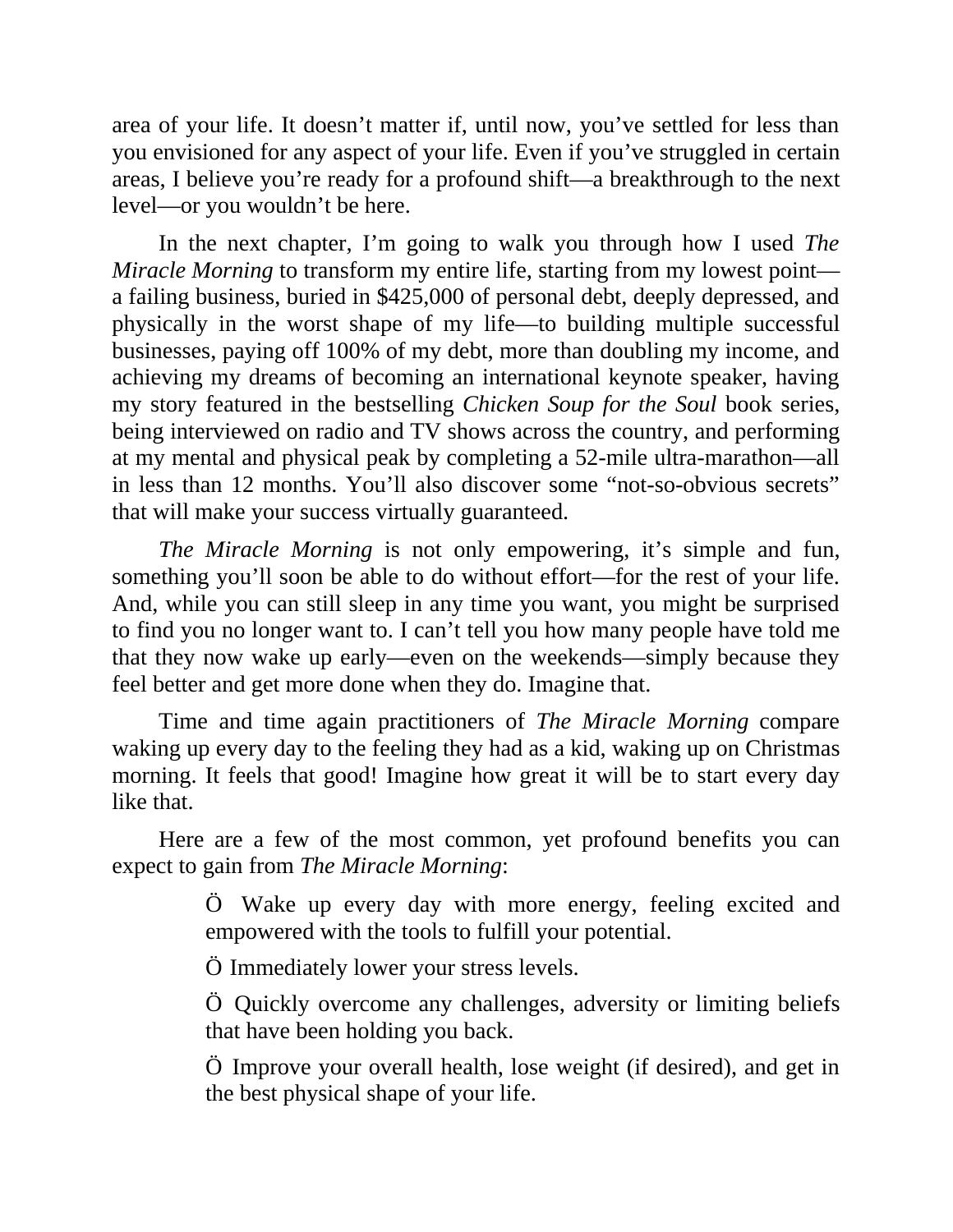Ö Increase your productivity and enhance your ability to maintain laser focus on your top priorities.

Ö Experience more gratitude and less worry.

Ö Significantly increase your ability to earn and attract more monetary wealth (if desired).

Ö Uncover and begin living your life purpose.

Ö Stop settling for less than you truly desire and deserve (in any area of your life) and start living in alignment with your vision for the most extraordinary life you can imagine.

I know these are bold claims to make, and this list of benefits might even sound like a bit of overpromising—a little *too good to be true*, right? I assure you there is no hyperbole here. *The Miracle Morning* will give you purposeful blocks of intentional, focused and uninterrupted time each day to invest in achieving your most important goals and dreams (especially those you've been putting off.) You can improve any area of your life. You'll be blown away by how quickly you see results and make progress towards your highest wants and aspirations. Don't be surprised when your friends, family, and co-workers begin to notice your positive transformation and are suddenly more drawn to you.

I'm also going to give you the *Life S.A.V.E.R.S.*—six powerful practices which combine to make up *The Miracle Morning* and are guaranteed to save you from missing out on the extraordinary life you deserve to live—the one which, statistically, 95% of our society will sadly never experience. With your help, I believe we can change that statistic.

Finally, you'll be ready to embark on *The Miracle Morning 30-Day Life Transformation Challenge* which will develop the mindset and cement the habits you'll need to easily and continuously attract, create, and sustain the levels of success you desire and deserve, in *every* area of your life. Never forget that *who you are becoming* is the single most important determining factor in your quality of life, now and for your future.

Whether you consider yourself to be a "morning person" or not, you're going to learn how to make waking up every day easy, and you will begin forming habits of waking up with more energy and motivation than you've ever had before. By taking advantage of the undeniable relationship between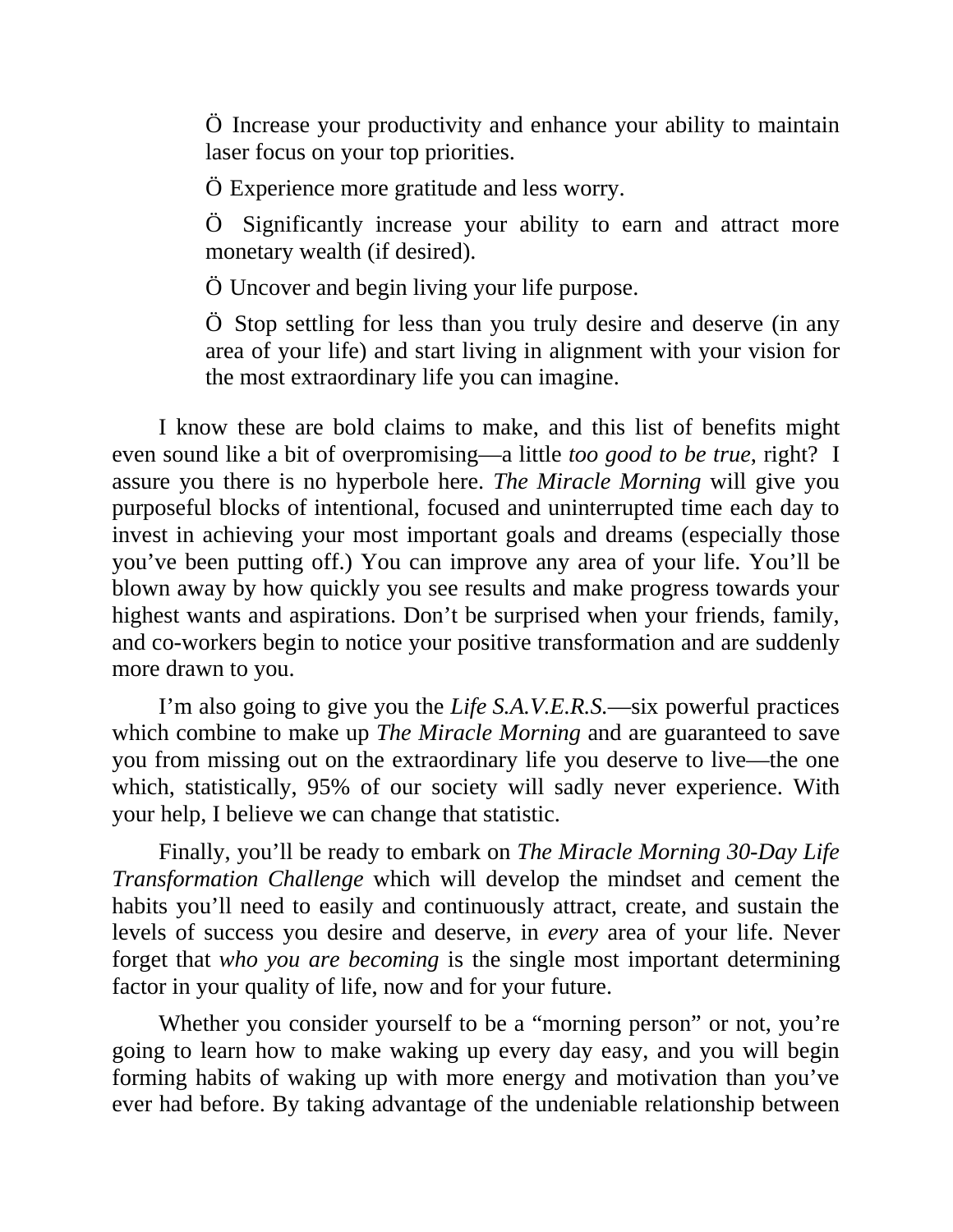success and early rising, you'll find that how you spend the first hour of your day becomes the key to unlocking your full potential and creating the levels of success you desire. You'll quickly see that when you change the way you wake up in the morning, you change your entire life.